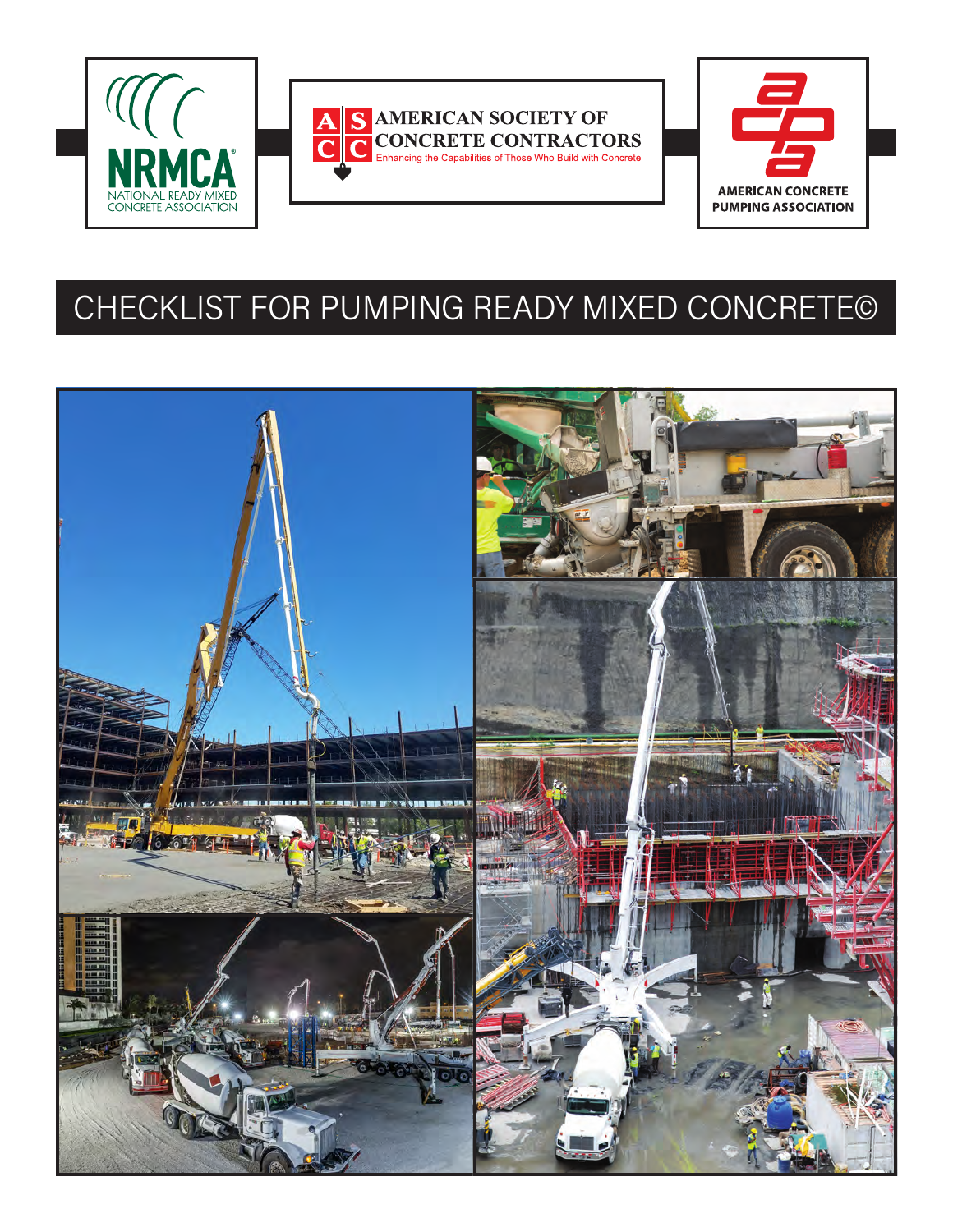





# INTRODUCTION

This short Checklist for Pumping Concrete was developed by National Ready Mixed Concrete Association (NRMCA), American Society of Concrete Contractors (ASCC) and the American Concrete Pumping Association (ACPA). The intent is to identify details of the process of pumping concrete prior to the start of the placement so that all impacted parties are aware of the issues related to the construction specification, equipment and schedules, responsible persons and jobsite safety. The presumption is that on larger projects the concrete construction team has been through a pre-construction conference and has addressed the pertinent items in the **NRMCA/ASCC Checklist for Concrete Pre-Construction Conference** and those items are excluded from this document. This document can be used/included in a broader preconstruction conference agenda.

This Checklist is not intended to be all inclusive of the items that need to be considered and depending on a specific project many items regarding specification requirements, testing details, construction logistics and jobsite safety may need to be addressed in greater detail than outlined in this document. Many of these items will be critical to the success of the project and should be discussed and agreed upon prior to the placement of concrete with appropriate notification to the owner and his representative. More information on necessary safety considerations and practices for delivering ready mixed concrete to a concrete pump can found through NRMCA's Safety Series – Working Safely Around Concrete Pumps.



Copyright: NATIONAL READY MIXED CONCRETE ASSOCIATION AMERICAN SOCIETY OF CONCRETE CONTRACTORS AND AMERICAN CONCRETE PUMPING ASSOCIATION ©2020

All rights reserved. No part of this publication may be reproduced in any form or by any means, electronic or mechanical, including photocopying, recording, or by any information storage and retrieval system without permission in writing from the **National Ready Mixed Concrete Association**, the **American Society of Concrete Contractors** and the **American Concrete Pumping Association**.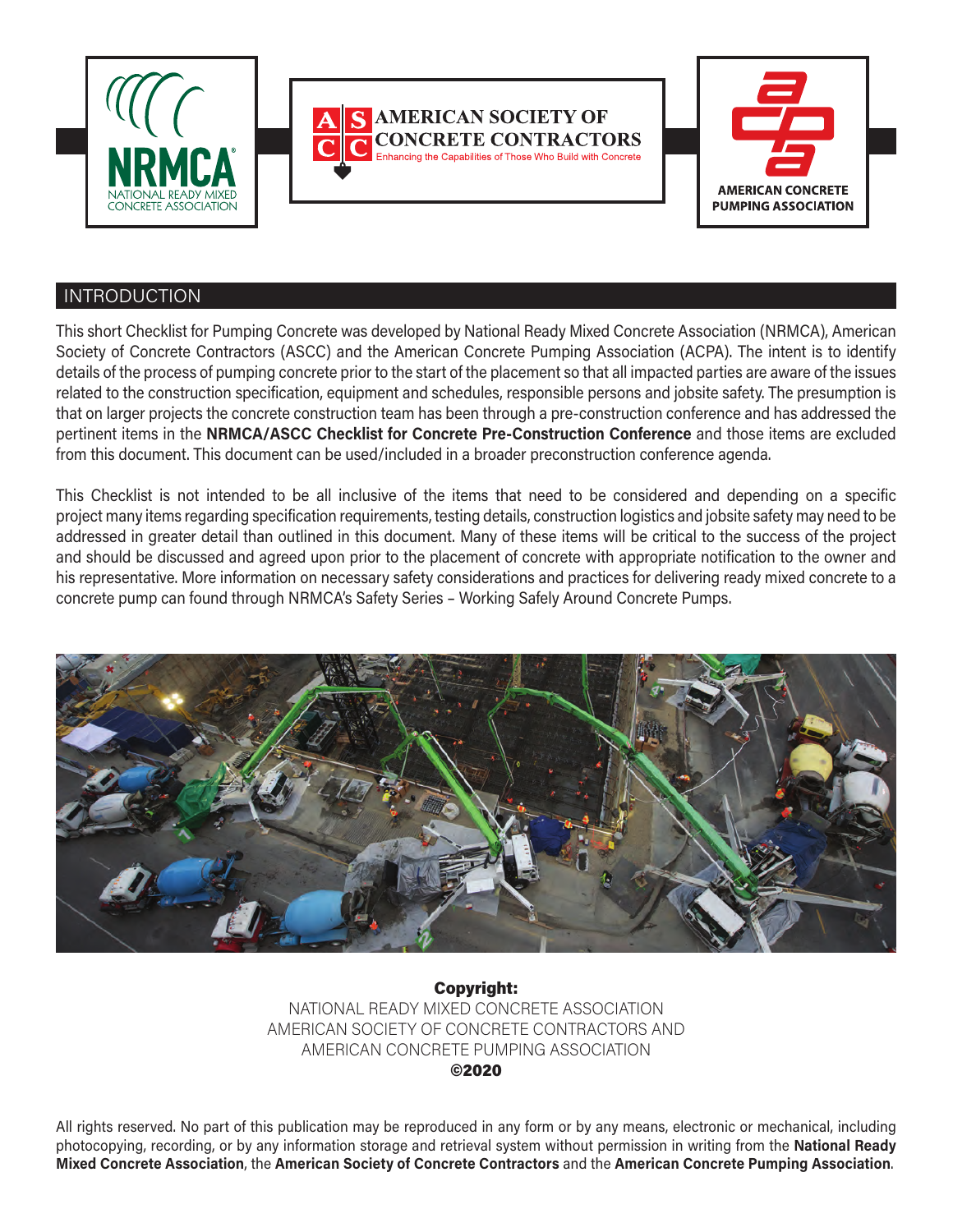





# CHECKLIST FORPUMPING READY MIXED CONCRETE

#### **Project:**

#### **Location:**

#### **Directions:**

#### **1. Contacts**

| Who                   | Name | Phone | Mobile | E-Mail |
|-----------------------|------|-------|--------|--------|
| C. Contractor         |      |       |        |        |
| <b>RMC Producer</b>   |      |       |        |        |
| Pump Contractor       |      |       |        |        |
| <b>Plant Dispatch</b> |      |       |        |        |
| Jobsite Contact       |      |       |        |        |

#### **2. Pump Details**

| Model                                |          |          | <b>Size</b><br>Type |                                          |    |             |                 |             |             |
|--------------------------------------|----------|----------|---------------------|------------------------------------------|----|-------------|-----------------|-------------|-------------|
| Pipeline dia., in.                   |          |          |                     | Pipeline length, ft                      |    |             | Hose length, ft |             |             |
| Reducer, in.                         |          |          |                     | <b>Reducer Shielded</b>                  | ПY | $\square$ N |                 |             |             |
| Outrigger width                      |          |          |                     | Length                                   |    |             | Unfold height   |             |             |
| <b>Offset Distance to Outriggers</b> |          |          |                     | <b>Ground Condition Support</b>          |    |             | 口)              | $\square$ N |             |
| E-stops functioning                  |          | ПY       | $\Box N$            | Horn or other safety warning functioning |    |             | 0.              | $\square$ N |             |
| Primer Type                          |          |          |                     | Primer Supplier:                         |    |             |                 |             |             |
| Hopper person                        | $\Box$ Y | $\Box N$ |                     | Name:                                    |    |             |                 |             |             |
| Accessory                            |          |          |                     |                                          |    |             |                 |             |             |
| Install Per Manf.                    | $\Box$ Y | $\Box N$ |                     | Fitted / Secured<br>ПY                   |    | $\square$ N | Functioning     | П.          | $\square$ N |

### **3. Site Conditions**

| Times:                   |              | Pump Setup:  |                              | AM / PM     |                 | <b>RMC Delivery:</b> |              | AM / PM |
|--------------------------|--------------|--------------|------------------------------|-------------|-----------------|----------------------|--------------|---------|
| Placement of             | $\Box$ Slabs |              | $\square$ Walls              |             | $\Box$ Footings |                      |              |         |
| Volume, cy               |              | Rate, cy/hr. |                              | Pour time   |                 |                      | Time / truck |         |
| <b>Recent Excavation</b> | ПY           | □ N          | <b>Underground Utilities</b> |             | ПY              | $\Box N$             |              |         |
| <b>Power Lines</b>       | ΠY           | $\square$ N  | Spotter                      | $\square$ N |                 | Name:                |              |         |
| <b>Traffic Control</b>   | אם           | ΠN           |                              | Radios / Ch | ПY              | $\Box N$             |              |         |
| Max Distance, ft.        |              | Vertical     |                              |             |                 | Horizontal           |              |         |

#### **4. Concrete Mixture**

| Strength, psi                       |     | 28 days:    |                                        |    | Other:      |                                             |                     |                       |          |
|-------------------------------------|-----|-------------|----------------------------------------|----|-------------|---------------------------------------------|---------------------|-----------------------|----------|
| Max Agg. Size                       |     |             | (no larger than 1/3 pipeline diameter) |    |             |                                             |                     |                       |          |
| <b>Water Reducer</b>                | ПY  | ΠN          | Retarder                               | אם | $\square$ N | Accelerator                                 |                     | □                     | $\Box N$ |
| Lightweight                         | 0 Y | $\square$ N | Pre-soak agg                           | ПY | $\square$ N |                                             | Density (UW), lb/cf |                       |          |
| Slump range, in.                    |     |             | Air range, %                           |    |             | $\Box$ P of Placement                       |                     | $\Box$ P of Discharge |          |
| <b>Fibers</b>                       | ПY  | $\square$ N | Type and Dosage, lb/cy                 |    |             |                                             |                     |                       |          |
| Jobsite adjustments permitted:      |     |             |                                        |    |             |                                             |                     |                       |          |
| Water addition                      | ПY  | $\Box N$    | Water limit indicated on ticket?       |    |             | $\Box N$<br>ΠY                              |                     |                       |          |
| Person authorized to request water: |     |             |                                        |    |             |                                             |                     |                       |          |
| <b>Test Samples</b>                 |     | Frequency   | $\Box$ P of Discharge                  |    |             | $\Box$ P of Placement<br>$\Box$ Beside Pump |                     |                       |          |

#### **5. Clean up**

| ПN.<br>Chute rinse-off area provided |  | .ocation |  |                                  |     |
|--------------------------------------|--|----------|--|----------------------------------|-----|
| Water available                      |  | ו ר      |  | Truck mounted rinse-off provided | ת כ |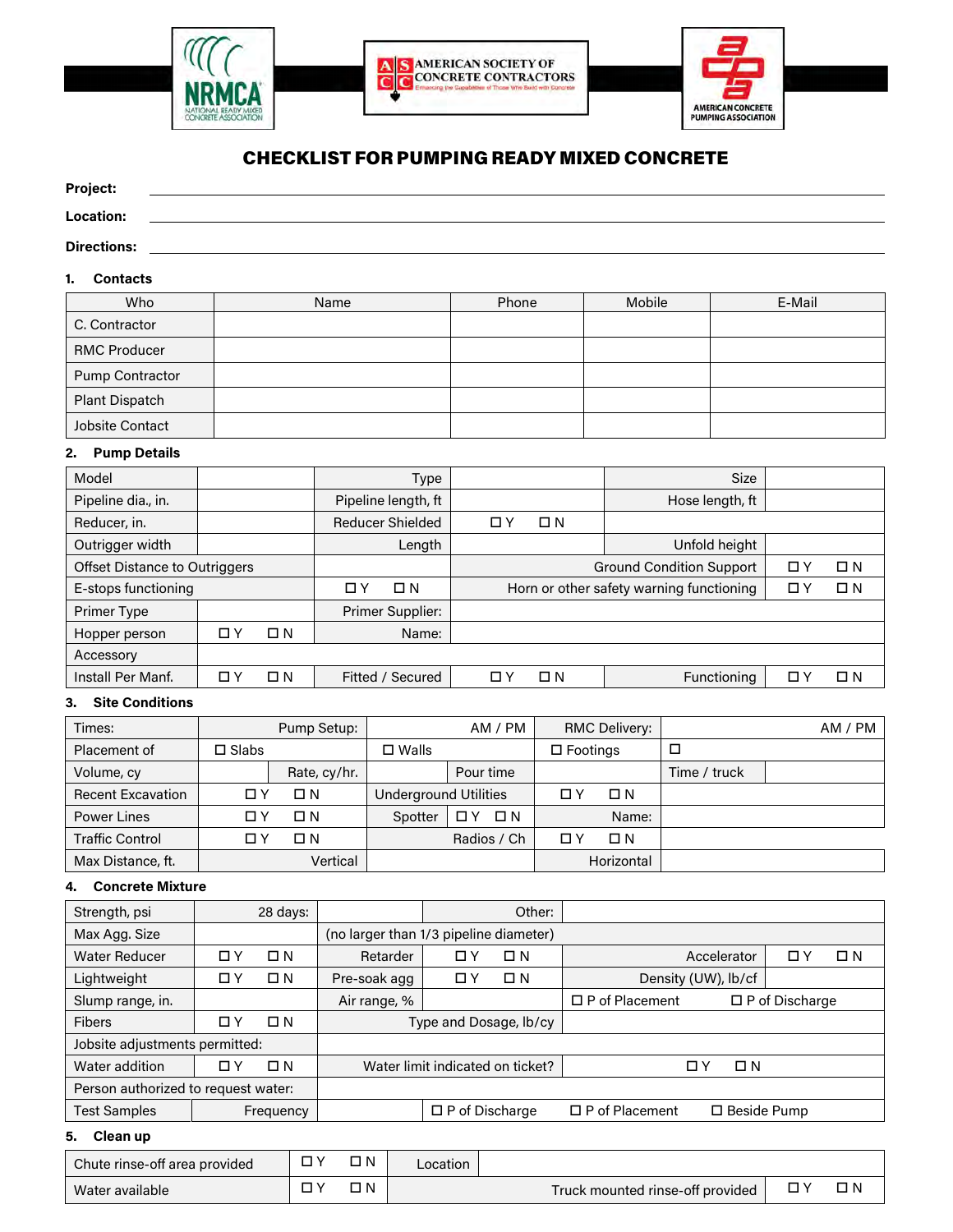





# **NOTES**





# Pump Hand Signals Concrete Mixer Hand Signals